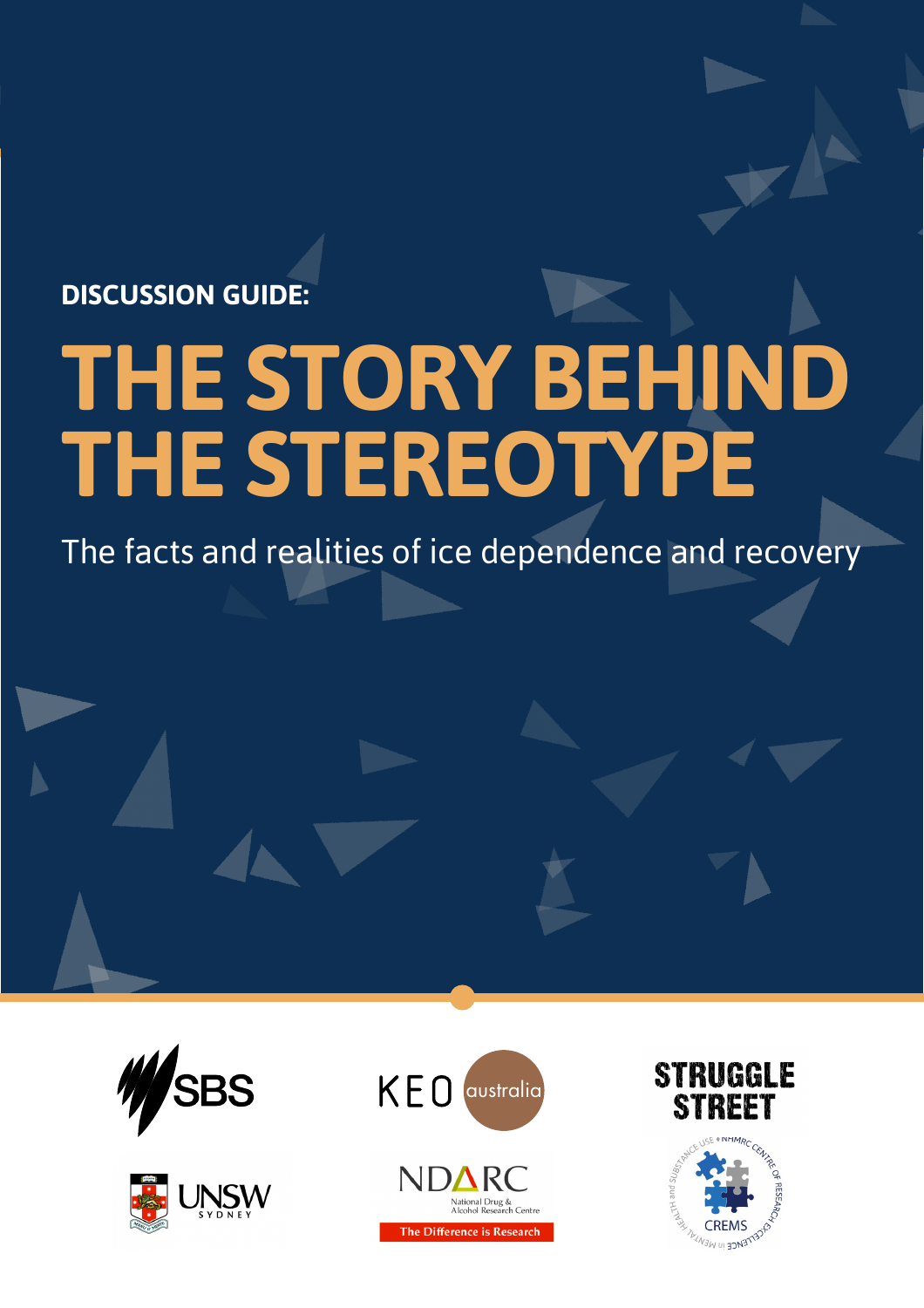# **ABOUT THE RESOURCE**

This resource has been designed to complement segments from the SBS series *Struggle Street (Season 2)*, produced by KEO Films Australia. It highlights some of the challenges and misconceptions around the drug 'ice' and people who use ice in Australia. It addresses commonly asked questions about ice, ice dependence and recovery. It was developed by researchers at the National Health and Medical Research Council Centre of Research Excellence in Mental Health and Substance Use and the National Drug and Alcohol Research Centre at the University of New South Wales in partnership with SBS Australia.

## **How To Use This Resource**

This resource has been designed to prompt discussion around ice use, dependence and recovery. We recommend you watch [the video resource](https://www.sbs.com.au/ondemand/video/1276109379791) titled "The Story Behind the Stereotype: The Facts and Realities of Ice Dependence and Recovery" beforehand and familiarise yourself with the material in the discussion guide.

The content addresses some very complex issues and sensitive themes including; drug use, homelessness and poverty. The resource has not been designed to use with children under the age of 15. For evidencebased information for school-aged children, parents and teachers about alcohol and other drugs, please visit Positive Choices: [positivechoices.org.au](http://positivechoices.org.au)

If you would like more information about ice and the issues raised in this resource go to [cracksintheice.org.au](http://cracksintheice.org.au)

If you are looking for support for yourself or a loved one please visit [cracksintheice.org.au/when-and-where-do-i-get-help](http://cracksintheice.org.au/when-and-where-do-i-get-help)

## **Before You Begin**

Set some discussion ground rules:

- Be respectful: each person has their own beliefs and values.
- Value diversity: each person has their own world views, experiences and opinions.
- Listen politely: each person has a right to contribute without pressure or intimidation.
- Respect privacy: each person has the right to uphold their privacy. This can take two forms confidentiality and personal privacy. The best discussions occur when people feel safe and respected. Do not speak about other people (or their stories) outside the discussions and respect the right of others to listen to the discussion without personally having to contribute.
- Be responsible: share feedback with thoughtful consideration and a positive attitude towards others.
- Be brave in sharing experiences, ideas and opinions.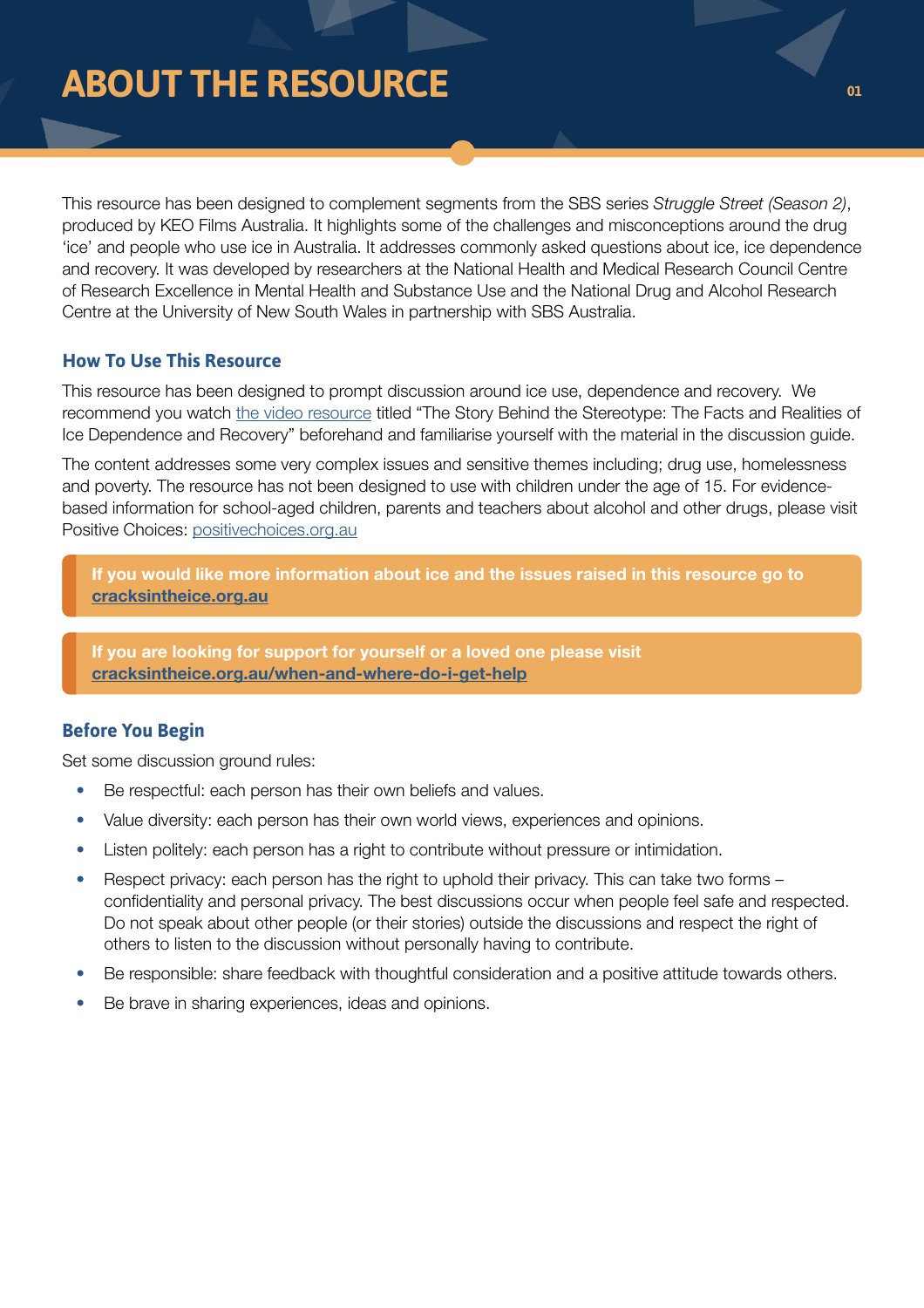*[Watch the video titled 'The Story Behind the Stereotype: The Facts and Realities of Ice](https://www.sbs.com.au/ondemand/video/1276109379791)  Dependence and Recovery' before using these discussion questions*

## **01 WHAT IS THE DRUG ICE?**

## **Discussion Starters:**

- Can you recall from [the video](https://www.sbs.com.au/ondemand/video/1276109379791) what type of drug ice is (a stimulant, depressant, or hallucinogen?)
- Why might ice have strong physical effects for some people?

## **The Facts:**

- Ice, or crystal methamphetamine, is a stimulant drug and type of methamphetamine.
- Methamphetamine typically comes in three different forms (ice, base and speed) that vary in their appearance and potency.
- Crystal methamphetamine (ice) is often a purer form of methamphetamine, meaning it gives a stronger and longer lasting 'high', has more potent and serious side effects and has a greater potential for the user to become dependent on the drug and to experience other long-term physical and mental health problems.

For more information and to continue the conversation visit: [cracksintheice.org.au/what-is-ice](http://cracksintheice.org.au/what-is-ice)

# **ICE CONTINUES TO MAKE HEADLINES IN AUSTRALIA, BUT JUST HOW 02 MANY AUSTRALIANS ACTUALLY USE THE DRUG?**

## **Discussion Starters:**

- Can you remember from the video how many Australians reported using ice in the past year?
- Was this more or less than you expected?
- How does ice use compare to use of other drugs?
- How often do you think most people use ice?
- Does the information you hear about ice impact how you think about the drug?
- Do you question what information is presented publically?
- Where would you go to find trusted information about ice?

## **The Facts:**

- Methamphetamine (including ice, base or speed) is **not** the most commonly used drug in Australia, only about 1 in 70 (or 1.4%) Australians have used methamphetamine in past year.
- However, the harms associated with methamphetamine use are high and there has been an increase in methamphetamine-related helpline calls, drug and alcohol treatment episodes and hospital admissions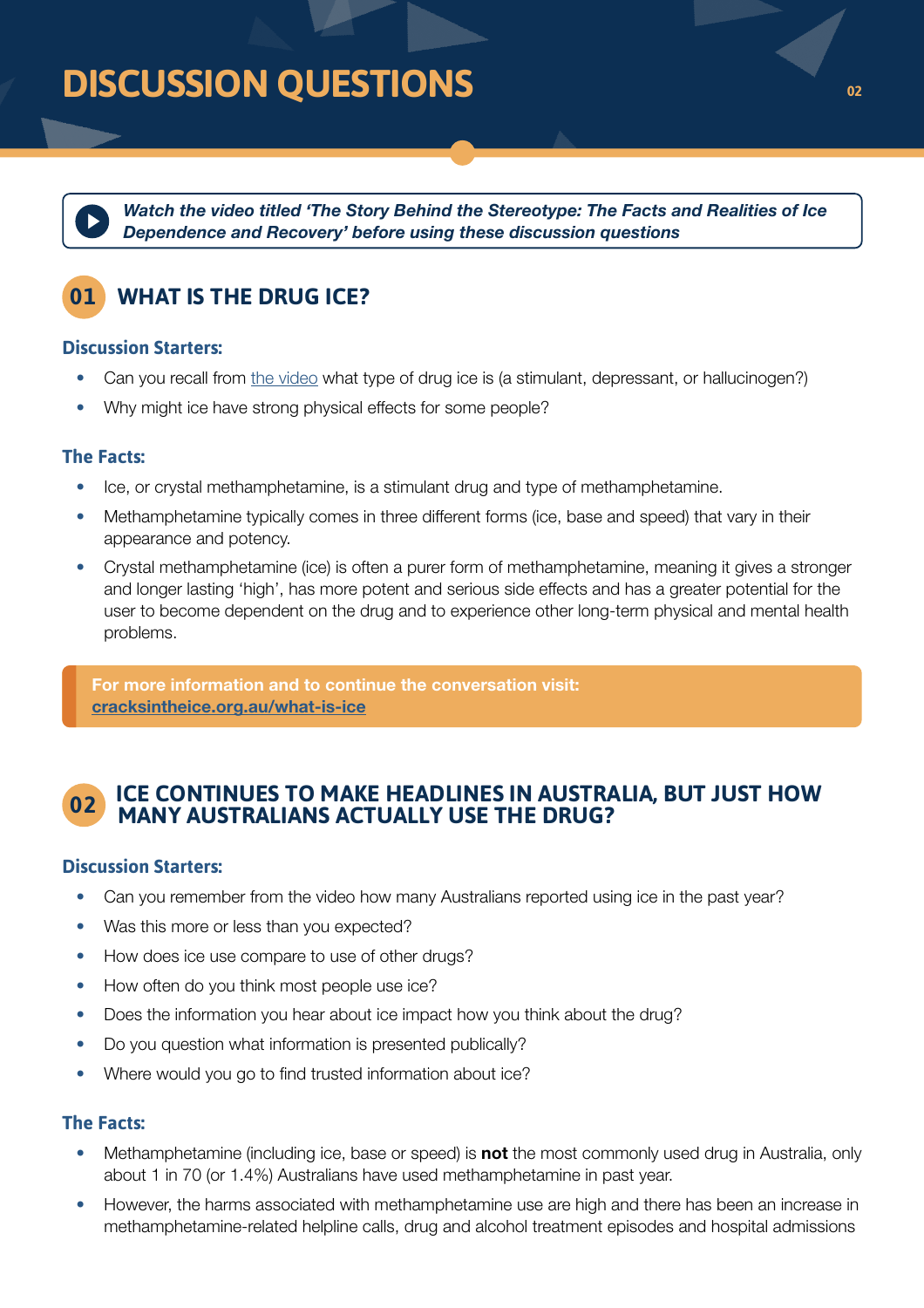for methamphetamine related problems, as well as methamphetamine-related deaths in recent years in Australia.

- Rates of methamphetamine use are higher among rural and remote areas of Australia compared to regional areas and major cities.
- Overall rates of methamphetamine use in the general population have remained stable or declined over recent years. However, crystal methamphetamine (ice) is becoming the most popular form of methamphetamine being used.
- Of those who have used ice, about 1 in 5 use weekly or daily.
- Alcohol, tobacco and some illegal drugs (cannabis, ecstasy, cocaine) are used more commonly than ice.
- Excessive coverage and sensationalised portrayal of the most extreme consequences of use (e.g. violence, psychosis) is common and can promote fear and stereotyping. Only a small number of people who use ice will experience some type of aggressive or psychotic symptoms.
- Fear and stereotyping can compound the problem and may prevent people from seeking help.

For more information and to continue the discussion visit: [cracksintheice.org.au/how-many-people-use-ice](http://cracksintheice.org.au/how-many-people-use-ice)

## **03 WHAT ARE THE EFFECTS OF ICE?**

## **Discussion Starters:**

- What are some of the reasons someone might take ice? What leads someone to start using this drug?
- If you were to think of someone who had just taken ice how do you think they might be feeling? How would they be acting?
- How long do the effects of ice last?
- If someone used ice heavily over a long time how might this impact their health?
- How does ice affect the brain?

## **The Facts:**

- There is no single reason why people use ice. Usually several things act in combination. Common reasons for drug use include: to try and have fun and feel good, to forget or help cope with problems, or to fit in/feel part of a group. For more information visit: [cracksintheice.org.au/why-do-people-use-ice](http://cracksintheice.org.au/why-do-people-use-ice)
- The effects of ice often last for between 4 and 12 hours depending on how much ice is consumed.
- Although the effects of ice are usually felt quickly (within minutes if it is smoked or injected, or about 30 minutes if snorted or swallowed), it can take 1 to 2 days to entirely leave the body.
- A 'comedown' phase or 'crash' is often experienced by ice users as the drug starts to wear off. These feelings can last a few days and symptoms can include: feeling down, decreased appetite, exhaustion, increased need for sleep and irritability.
- 'Withdrawal' refers to unpleasant symptoms experienced by users who are dependent on ice. These symptoms can last for several days or many weeks, depending on the severity of use. Withdrawal symptoms can include: headaches, anxiety, aggression, restlessness, cramps and vomiting.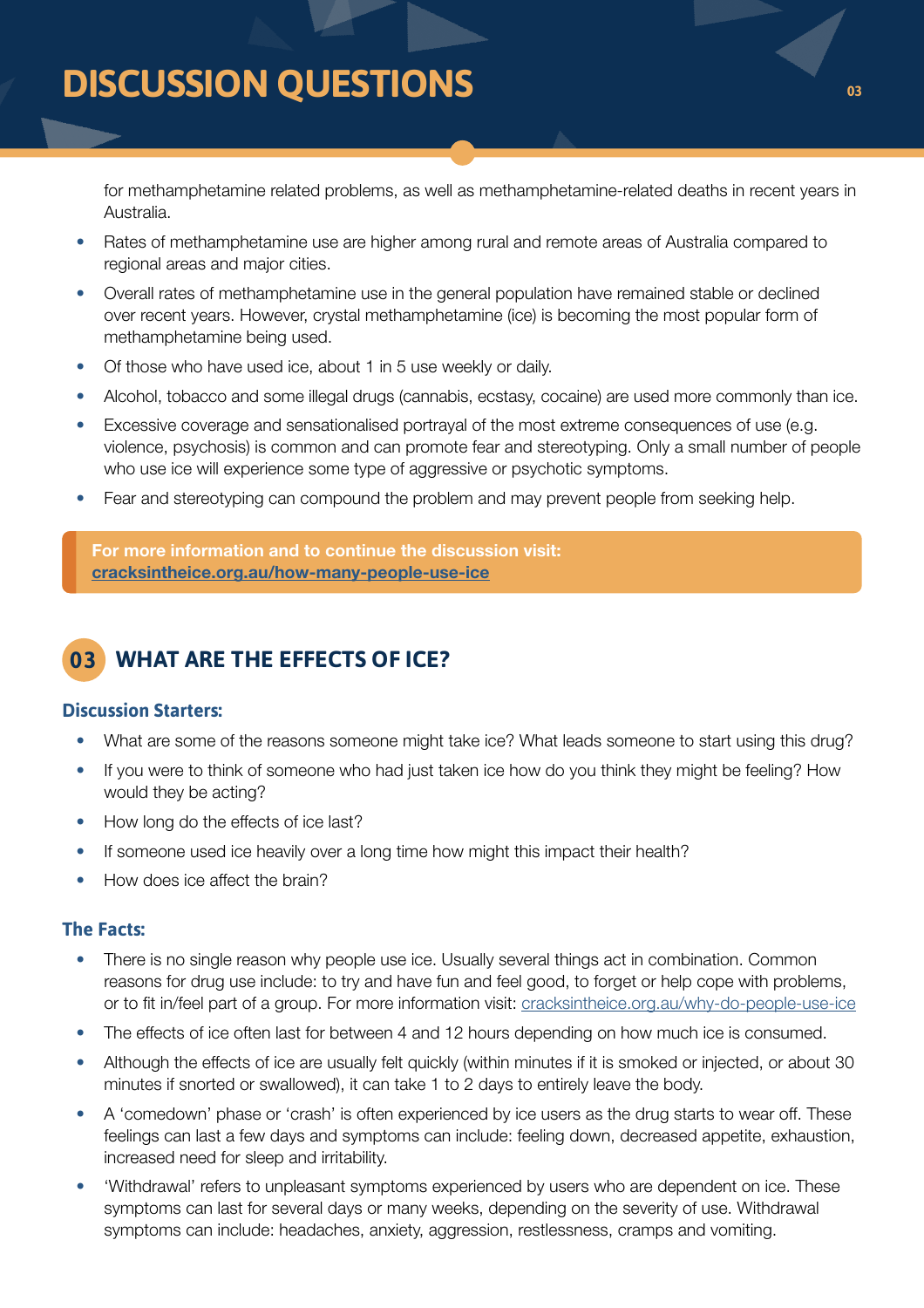• Ice has a number of short term effects (e.g. headaches, dry mouth, reduced appetite, increased energy) and long term effects (e.g. dependence, malnutrition, dental problems, stroke).

#### Ice Also Has Effects On:

- The brain: ice triggers the release of two chemicals in the brain, called dopamine and noradrenaline. These chemicals are also released during pleasant activities and are responsible for making us feel alert and excited. Flooding the brain with these chemicals can cause an 'overload' in the system. Ice also stops the brain from reabsorbing these chemicals which lowers their supply in the brain. This is why people often feel irritable and low for a few days after taking ice.
- **Mental health:** some may experience mental health problems while using ice or during the 'comedown' or 'crash' phase. Symptoms usually last a few days to a few weeks. However, in a few people mental health problems persist and develop into mental disorders.

For more information and to continue the conversation visit: [cracksintheice.org.au/how-does-ice-work](http://cracksintheice.org.au/how-does-ice-work) and [cracksintheice.org.au/mental-health-effects](http://cracksintheice.org.au/mental-health-effects)

## **04 IS IT POSSIBLE TO RECOVER FROM AN ADDICTION TO ICE?**

## **Discussion Starters:**

- Do you think it is possible to stop taking ice once a person develops dependence on ice?
- What might make it harder to quit?
- What factors might help?
- When is someone considered in recovery from ice dependence?

## **The Facts:**

- When someone is dependent on ice it means they have become reliant on the drug and find it difficult to function without it (also referred to as an addiction). Someone who is dependent will spend a lot of time thinking about ice and may also find it difficult to cut down or go without ice.
- Yes, it is possible to recover from dependence on ice. It won't necessarily happen in a short period of time. It will take commitment and support and sometimes intensive treatment.
- A number of services throughout Australia provide information, support and treatment options for people who are experiencing problems with ice and other drugs.
- Treatments that have been shown to help with recovery from ice and other drug dependencies include motivational interviewing, cognitive behavioural treatment and other psychological interventions.
- Although it can be difficult to seek help, in most cases the sooner someone reaches out for support, the better.
- A local doctor can be a good starting point they can discuss your concerns with you and provide referrals to other services that you or a loved one might need.
- A number of factors can influence a person's recovery process including finding stable employment, having a stable housing environment and the strength of their support network.